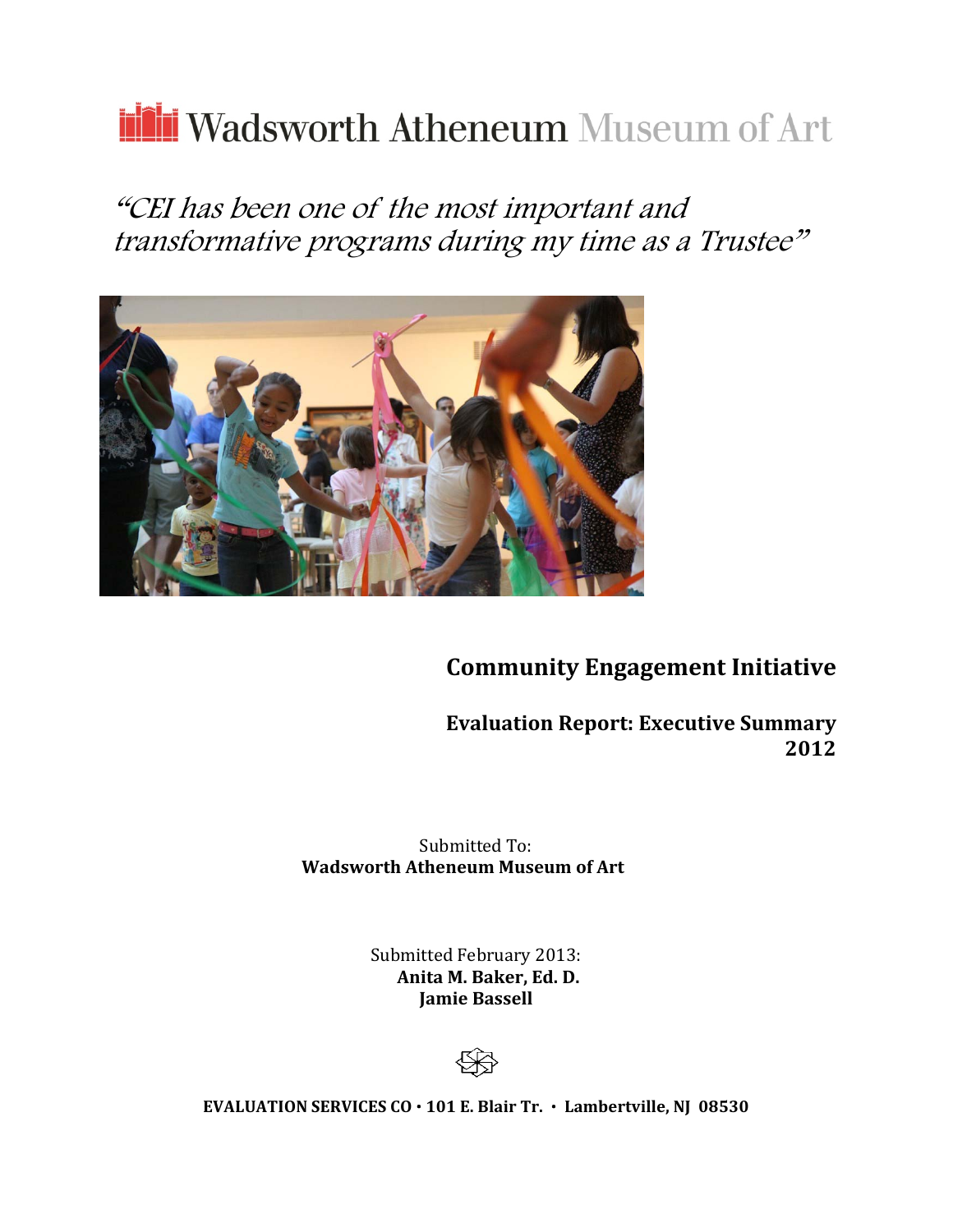# **COMMUNITY ENGAGEMENT INITIATIVE: OVERVIEW**

The Community Engagement Initiative (CEI) was initiated in 2008, under the leadership of the museum's director Susan Talbott. CEI was established to attract and sustain new and diverse audiences, in particular but not exclusively Hispanic/Latino, African American/Black, school, youth and family populations in and around Hartford. CEI also serves to strengthen relationships with the museum's traditional audiences, to enhance visitor experiences, to make the museum more accessible and welcoming, and to improve the lives of the Greater Hartford community. Through CEI, museum culture is also expected to change to sustain engagement with the community. A Hartford Foundation for Public Giving (Foundation) grant helps to fund the museum's efforts to initiate new programs with artists and local organizations that represent key communities; continue to identify and develop relationships with other cultural and community groups; and engage new and existing audiences through existing programs and self‐guided bilingual materials.

| <b>COMMUNITY ENGAGEMENT INITIATIVE (CEI) AT A GLANCE</b>               |                                                   |
|------------------------------------------------------------------------|---------------------------------------------------|
| <b>Key CEI Programs</b>                                                |                                                   |
| Second Saturdays for Families*                                         | • Teacher Discover Pass (free teacher admission)* |
| Family Gallery Guides (Bilingual)*                                     | • Youth Arts Institute (afterschool program)*     |
| <b>Community Days</b>                                                  | • Hartford Youth Art Renaissance                  |
| Children's Latino Film Festival                                        | • Artist Residencies*                             |
| <b>School Tours</b>                                                    | • Summer Community Studio*                        |
| Museum on the Move - School Outreach* . Summer Pre-Collegiate Program* |                                                   |
| • Free Family Pass (free youth admission)*                             |                                                   |
| <b>Broadening Audiences</b>                                            | <b>Special Initiatives</b>                        |
| First Thursday                                                         | • Wayfinding Master Plan*                         |
| Connections Gallery*                                                   | • thewadsworth.org (website re-design)*           |
| Bilingual Highlights Audio Tour*                                       | • Customer Care Committee*                        |
| • Spanish-language materials*                                          |                                                   |
| Library ART Pass                                                       |                                                   |
| Wake up at the Wadsworth*                                              | * new programs developed for CEI                  |

During the spring of 2012, concurrent with their ongoing CEI efforts, the Wadsworth was selected to participate in the Foundation's Building Evaluation Capacity (BEC) project which is designed to provide comprehensive evaluation training.1 As a result of their participation in BEC, the Wadsworth team realized the organization would benefit by commissioning external evaluation of CEI. Anita Baker of Evaluation Services, who also serves as the BEC trainer and facilitator, designed the participatory evaluation of CEI calendar year 2012 and 2013 programming. The workplan included an annual implementation study as well as additional review of key findings from other external evaluation reports. The evaluation was designed specifically to answer key questions about CEI (see following), to support feedback requirements regarding the Wadsworth's grant with the Foundation and to provide results‐based information to guide ongoing CEI decision‐making.

 $\overline{a}$ 

 $1$  BEC is designed to increase both evaluation capacity and organization-wide use of evaluative thinking. Participating organizations receive 30+ hours of content presentation, activities and evaluation-related technical assistance.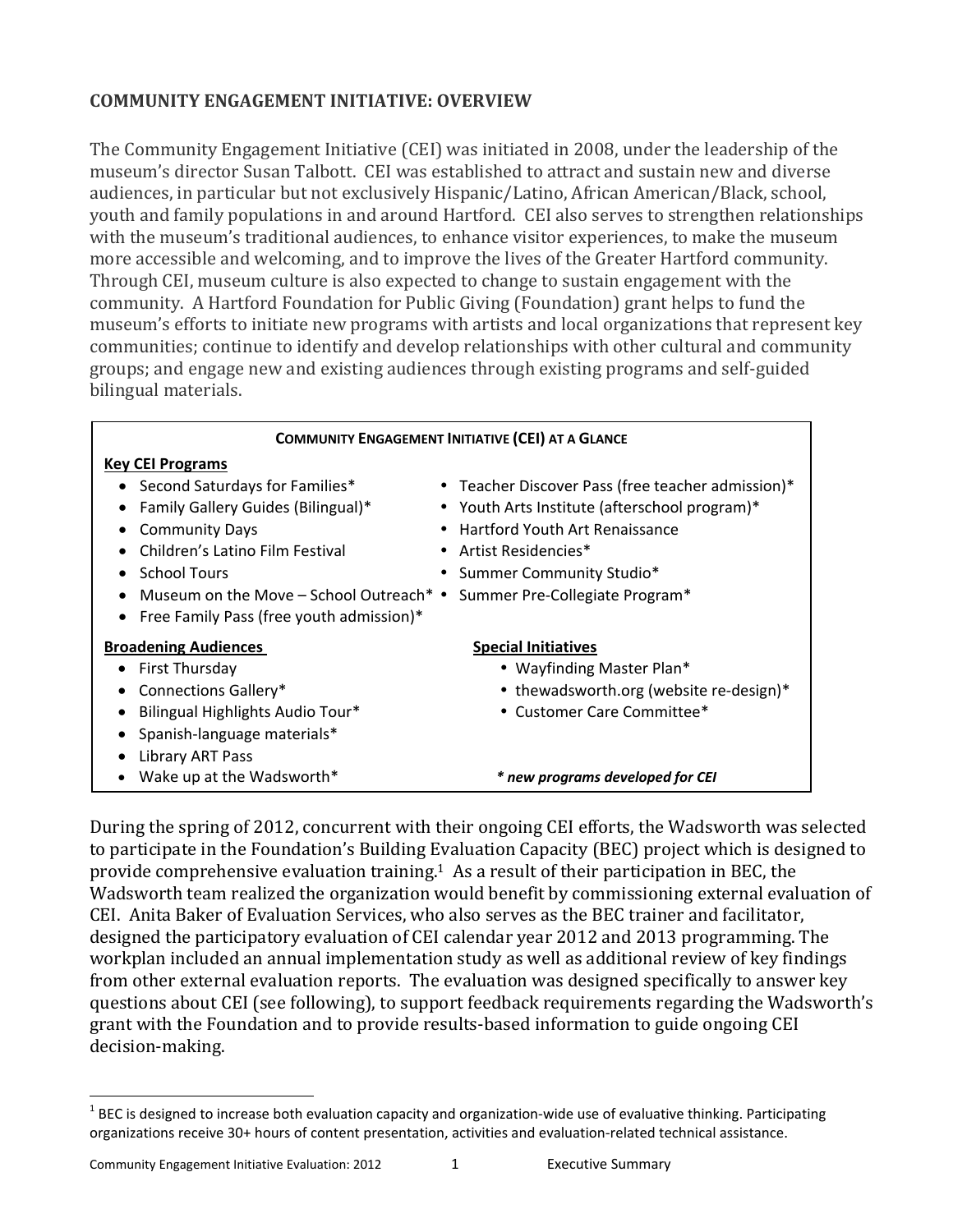#### **CEI Evaluation Questions**

- 1. How and to what extent has the Wadsworth met its goals to better engage target populations?
- 2. How and to what extent has the Wadsworth increased engagement in its school and family programs?
- 3. How and to what extent has the Wadsworth enhanced visitors' experiences of the museum?
- 4. How and to what extent has the Wadsworth broadened its reach across multiple audiences?
- 5. To what extent have there been cultural changes within the Wadsworth Atheneum?

# **KEY FINDINGS**

During calendar year 2012, more than 101,000 people visited the Wadsworth. **The museum set and achieved or exceeded goals for overall attendance and through CEI worked to identify specific un‐ and under‐served groups on which to focus outreach and engagement efforts.** Initial estimates to determine the characteristics of adult visitors 2 showed that:

- About one‐third of adult attendees were non‐member, first‐time visitors. About 70% of adults are returning visitors and they attended regularly throughout the year.
- Adult visitors from various racial/ethnic groups and age groups attended (e.g., a total of 4% of those who visited in 2011 were African American/Black, 4% were Latino/Hispanic, 5% were Asian/Asian American, 83% were Caucasian; 13% were between the ages of 21 and 30, 24% were between 31 and 45, 34% were between the ages of 45 and 60 and the rest were more than 60).
- About 43% of the adult visitors had family incomes less than \$75,000.
- A substantial majority (74%) of calendar year 2012 Connecticut visitors who reported zip codes came from Hartford county. City of Hartford residents were well‐represented among those who visited (about 30% of Hartford County visitors were from Hartford).

**The Wadsworth utilized multiple strategies to engage CEI target populations.** This included special programming and events aimed specifically at Hispanic/Latino and African American/Black visitors (e.g., Second Saturdays for Families, Community Days, and First Thursdays) and special exhibits in the Connections Gallery. Additionally, during 2012, the museum made a concerted effort to translate many print materials into Spanish and launched two new audio tours – highlights of the permanent collection and a family tour – in English and Spanish.

As part of its regular and enhanced CEI programming, **the Wadsworth made multiple efforts to effectively engage school communities and families. This resulted in substantial participation by those targeted.**

 During calendar year 2012, a total of 257 school group tours were conducted involving more than 13,000 students and 146 individual schools. About half of these groups involved schools from Hartford.

 $\overline{a}$ 

<sup>&</sup>lt;sup>2</sup> Source: Central Connecticut State University Department of Geography – Tourism Research, Dr. Richard W. Benfield, Project Director; Market Research 2011. Characteristics of adult visitors during the exhibition *Monet's Water Lilies: An Artist's Obsession* through a stratified sample of 449 adult visitors to the museum from May 20 through June 12, 2011.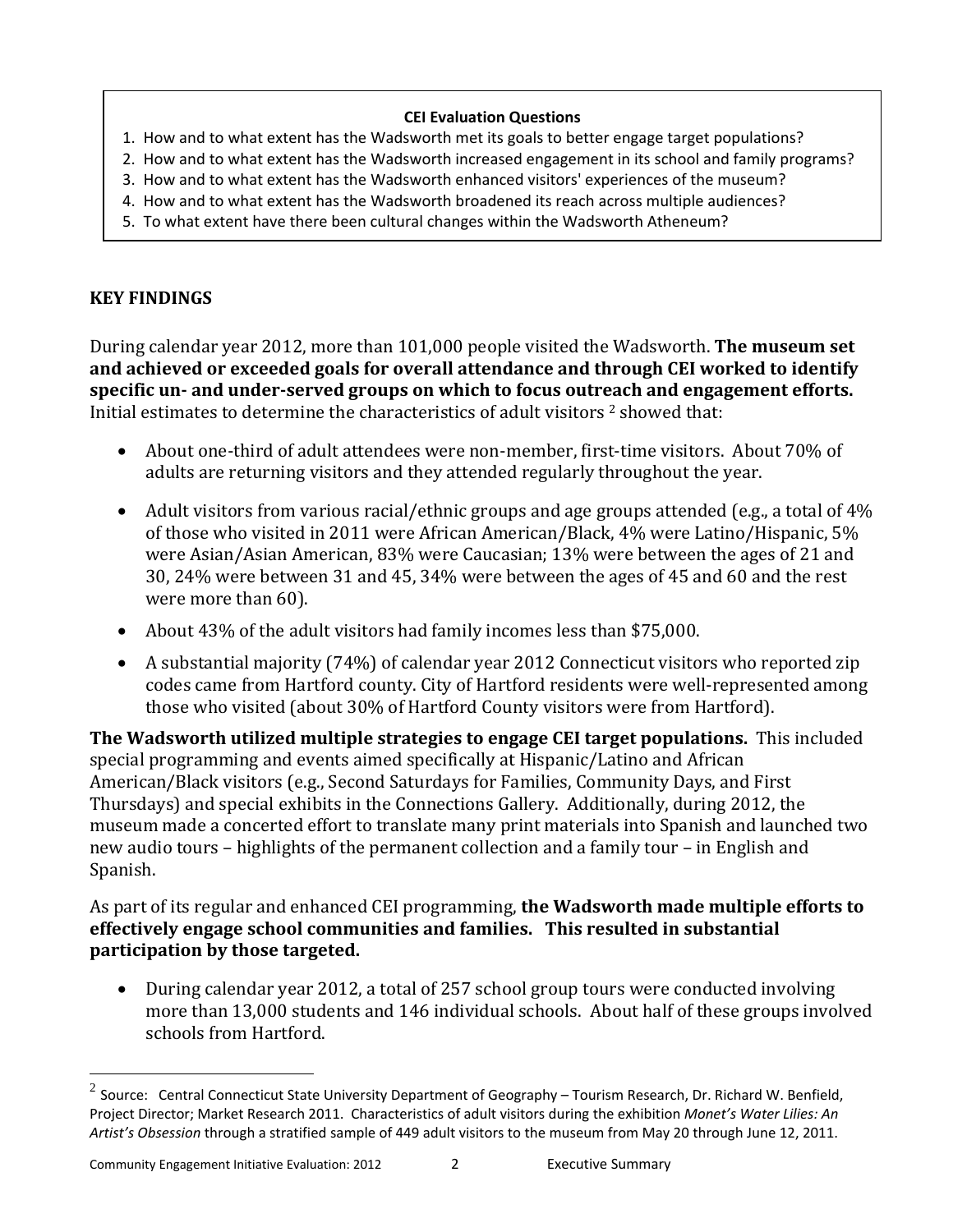Many of the students who participated in school tours during 2012 were children who are members of under-served groups CEI was designed to attract and serve. It is estimated <sup>3</sup> that about 27% of students participating in school tours (as compared to only about 4% of adult visitors) were African American/Black; about 36% of students (compared to only 4% of adult visitors) were Hispanic/Latino.

The Wadsworth also conducted special summer and afterschool programming and provided multiple opportunities to increase access by school-aged youth through free/reduced admissions. The Summer Pre‐Collegiate Program and the Summer Community Studio involved smaller numbers of youth in intensive programming that involved art-making. For example, the Summer Pre‐Collegiate Program awarded four scholarships to Hartford students to participate in the University of Harford's Summer High School Visual Arts program.

In addition to school-based efforts, Second Saturdays for Families programming also engaged targeted participants.

- Between January and October 2012, a total of 4,903 attendees visited during Second Saturdays, a little over one-third of whom were children. This attendance accounted for the majority (84%) of all visitors to the museum when Second Saturdays events were held.
- Families from the City of Hartford were the most prevalent among all visitors.

## **Efforts to engage school communities and families were well received and important insights and outcomes resulted**.

- A substantial majority of teachers of students from all grade levels thought their students felt welcome, understood the content and had opportunities to participate through questions. Almost all teachers indicated the tours met their expectations.
- Tour feedback also showed that proportionately fewer teachers were sure their students understood the tour theme. This suggests some adjustments are needed.
- Museum on the Move School Outreach involved more than 750 4<sup>th</sup> grade participants in classroom, art classroom and museum‐based learning opportunities during 2012. Separate studies of the Museum on the Move program showed that participants improved their writing, especially in the use of art terminology.
- More than 90% of family member respondents to surveys about Second Saturdays for Families 2012, provided positive ratings for the hands‐on art activities, family tours and special activities, and the live music.

 3 Individual student demographics were estimated based on whole school population distributions for those schools with publicly available school‐wide racial/ethnic population data. Adult visitor demographics were estimated through stratified random sampling of visitors during the Monet exhibition May 20 through June 12, 2011.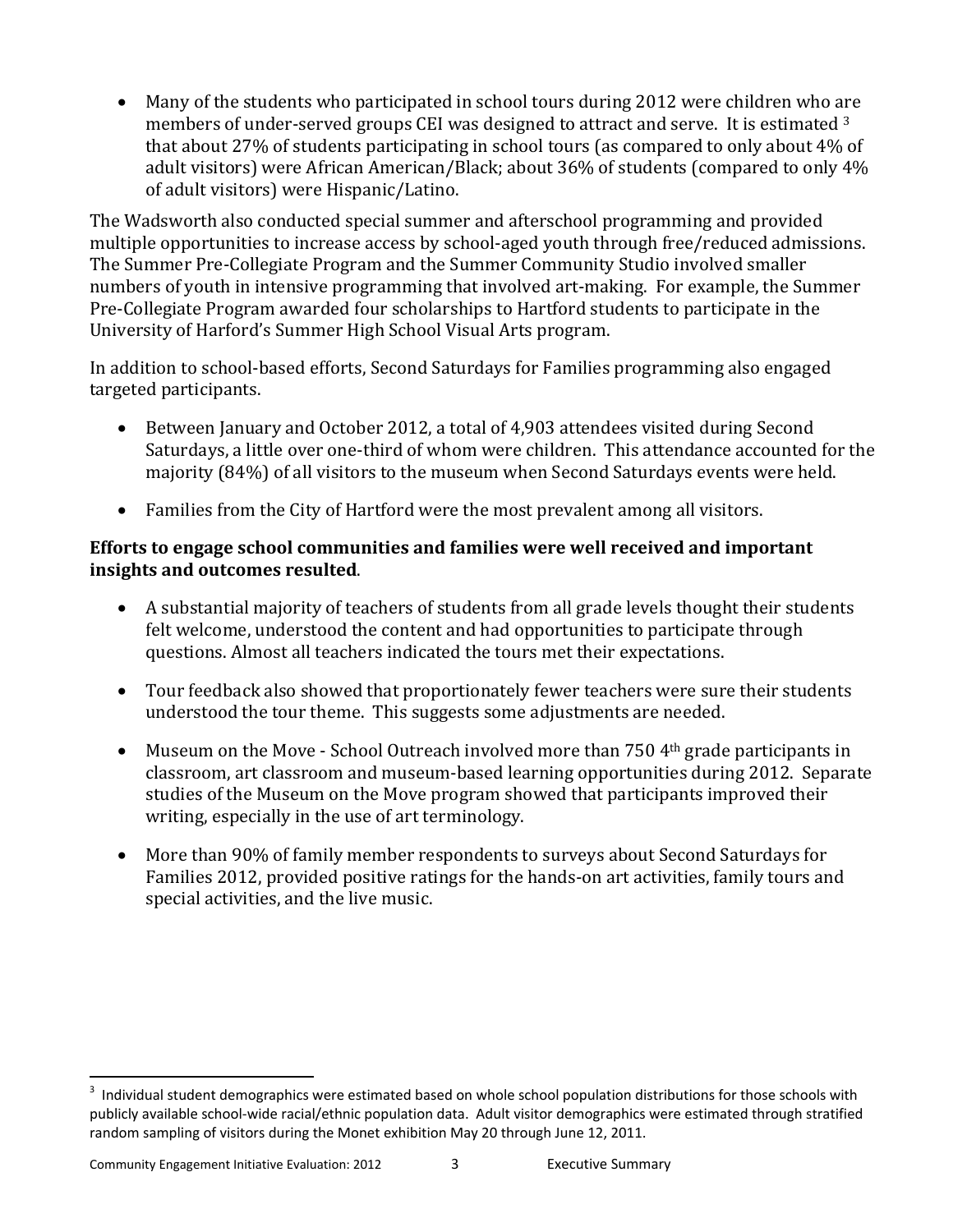## **Available visitor feedback showed that CEI also focused on enhancing visitors' experiences**.

- A substantial majority of respondents to Second Saturdays surveys indicated the program they participated in had helped them grow their own interest in art (86%), had helped strengthen their relationships with their children (78%), and had helped develop their children's interest in art (70%).
- About 80% of visitors to the MATRIX 164 exhibit indicated they were absorbed in their art experience. They also indicated the exhibit made them feel peaceful and inspired. Additionally, 96% of visitors indicated the exhibit left them at least a little curious and 80% indicated it left them feeling reflective. About 75% of visitors indicated the exhibit helped them gain a new insight or learning.

## **In addition to the many program and exhibition‐focused efforts that comprised CEI, two non‐program efforts: the re‐designed website and wayfinding improvements also reflected important change during 2012** Evaluation of these showed the following.

- The re-designed website, available for the first complete year in 2012, included multiple improvements: a simplified layout, easier navigation, far greater visibility of the museum's exhibitions and programs, a sleek layout with a less busy appearance and faster load time.
- Review of current wayfinding needs showed that although there are many seating areas throughout the museum, there is a considerable lack of locating signage throughout the galleries. There is also limited wayfinding signage to amenities.

With CEI funding from the Foundation, the Wadsworth hired C&G Partners to develop a comprehensive wayfinding plan. Phase I of the plan is focused on interior signage, wayfinding, and donor recognition. It includes: five types of signs throughout the building that are neutral to allow the artwork to stand out, new visitor maps for general and barrier‐free access, and use of iconic images to reduce reliance on reading. Funding for Phase I has been secured and implementation is scheduled to be completed in 2013.

## **CEI also focused on increasing outreach for multiple and, in many cases, new audiences. In 2012 this was accomplished through special programs, collaborative efforts and through partnership development**.

- The Wadsworth continued an interactive space (Connections Gallery), hosted a film series with international appeal and presented special programs including First Thursday, Artist Residencies, and Wake up at the Wadsworth.
- Multiple partnerships were established or maintained in support of CEI. This included program collaborations with 11 different organizations with whom the content of programs were jointly determined; partnerships with 59 artists/musicians/performers; and partnerships with 11 different scholars, teachers or other experts.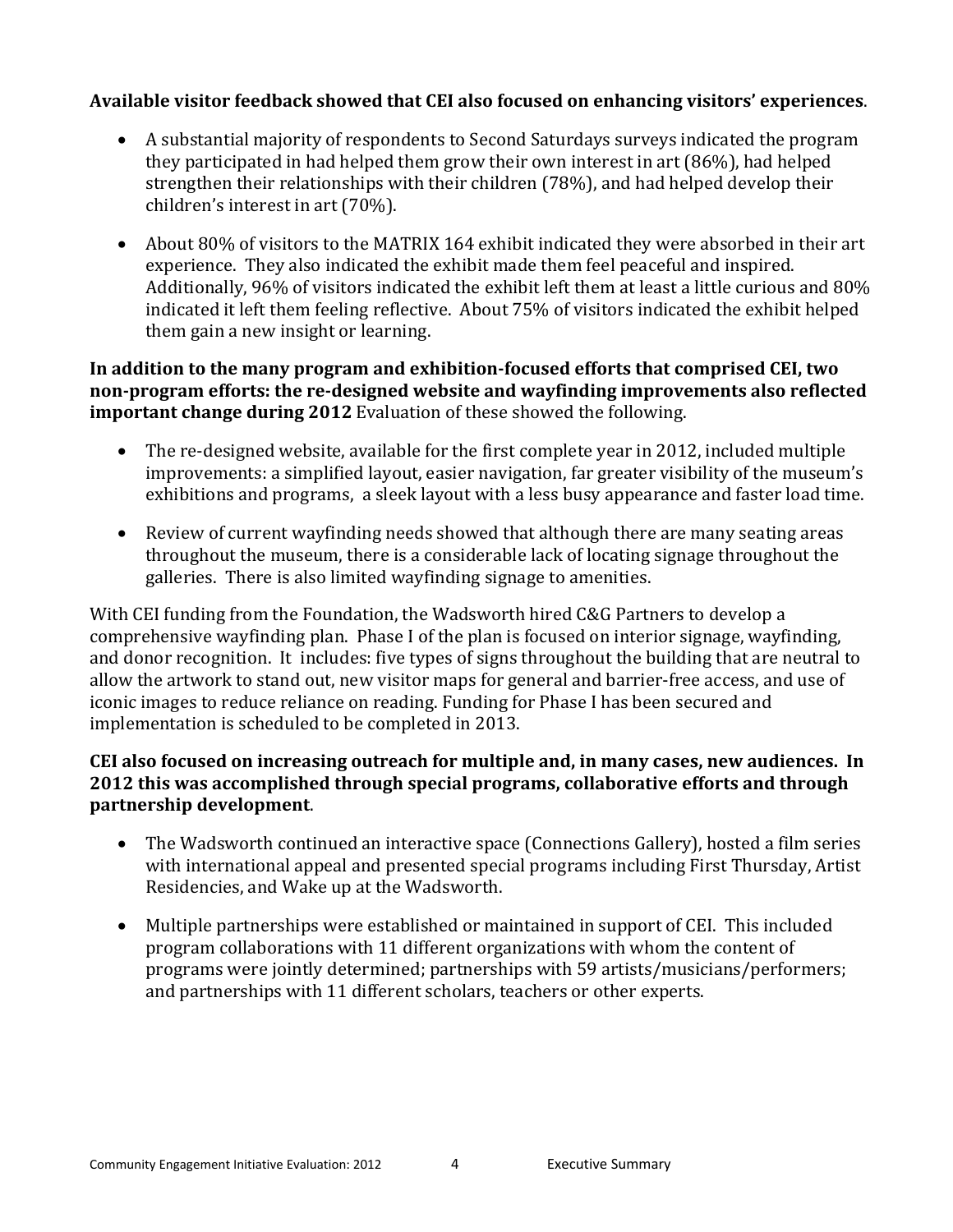**The final area addressed by CEI is cultural change at the Wadsworth itself. During 2012, organizational change efforts included the following.** 

- Operation of a staff run, cross‐departmental Customer Care Committee focused on the visitor experience.
- Implementation of the Summer Diversity Internship which provided a stipend to a single university student.
- Participation in the Hartford Foundation for Public Giving's Building Evaluation (BEC) Initiative. The BEC team is interdepartmental and is focusing its evaluation work on the Connections Gallery and the visitor experience.
- Administration of internal CEI surveys to determine overall internal response to CEI goals, strategies and outcomes.4

## **Trustees, staff and docents were surveyed regarding CEI and their responses show overall support for CEI programs, goals and outcomes. They also highlighted differences between specific CEI elements.**

- When asked on a three point scale –*not important, somewhat important, important* ‐ most Trustees, staff and docent respondents (66% or more) agreed that six of the ten CEI programs were *important*.
	- All Trustees, and almost all staff (93%) and docents (90%) respondents rated Second Saturdays for Families as *important.*
	- Additionally, most Trustees (86% or more), staff (79% or more) and docents (67% or more) also rated Community Days, *Museum on the Move,* Bilingual Audio Tours and Family Guides as *important.*
	- First Thursdays were identified as *important* to 81% of the docents and 79% of Trustees, but 69% of staff.
- Despite numerous reports and presentations about CEI, about one-third of Trustees indicated they needed more information about the Summer Community Studio and the Summer Pre‐Collegiate program and about 19% of Trustees indicated they needed more information about Artist Residencies. These were also the programs identified by the fewest Trustees as *important* even among those with enough information to rate them.
- About one-quarter of the staff and docents, also indicated they needed more information about the Summer Community Studio and Summer Pre‐Collegiate program.

 $\overline{a}$ 

<sup>&</sup>lt;sup>4</sup> The survey was answered by 63% of Trustees, 70% of staff and 56% of docents (total n=134). Respondents were broadly representative of all Trustees, staff and docents in terms of their roles at the museum and tenure.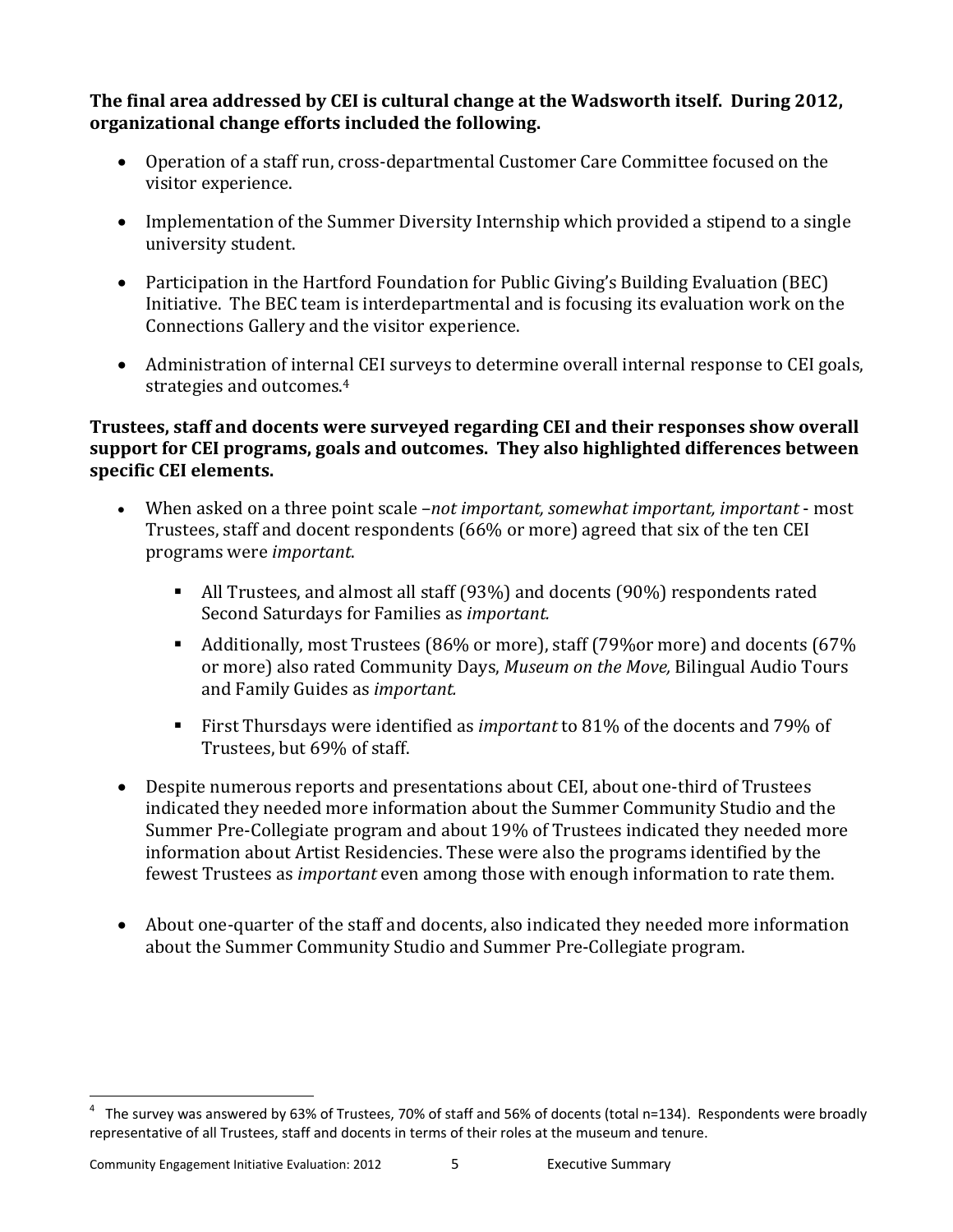- Most Trustees, staff and docents indicated their support for CEI efforts, and on a scale ranging from – *do not agree at all, agree somewhat, definitely agree* – they *definitely agreed* CEI has both benefitted and had an important impact *on the community and the museum.*
	- *All Trustee responden*ts*,* as well as 84% of the staff and 81% of the docents indicated they *definitely agreed* with CEI goals.
	- Similarly, all Trustee respondents *definitely agreed* that CEI programs are valuable and help to reach CEI goals, as did 93% of staff and 82% of docents.
	- Almost all Trustees (94%) indicated they *definitely agreed* with the changes happening at the museum. This was true for 79% of docents and 75% of staff.
- Almost all Trustees indicated they *definitely* thought that CEI programs were benefitting underserved residents of the Hartford community. This was also true for most staff and docents, but the proportion *definitely agreeing* was notably smaller (94% of Trustees vs. 73% of staff and 76% of docents).
- Several themes emerged when Trustees were asked to specify in their own words what they thought were the most important results of CEI programming. Of the 32 Trustees who provided responses, the most common comments identified diversity, outreach to underserved audiences, visibility and partnerships. When staff and docents were asked the same question, most of those who answered also indicated that increased attendance and participation by a more diverse audience was a key result.

Through the survey, Trustees also provided multiple suggestions for how they could be more involved with CEI. All responding groups identified suggestions for potential future partners. Lastly, Trustees, staff and docents offered final comments that expressed their approval of current CEI efforts and stressed again the importance of outreach and community engagement and in securing funds to continue CEI work.